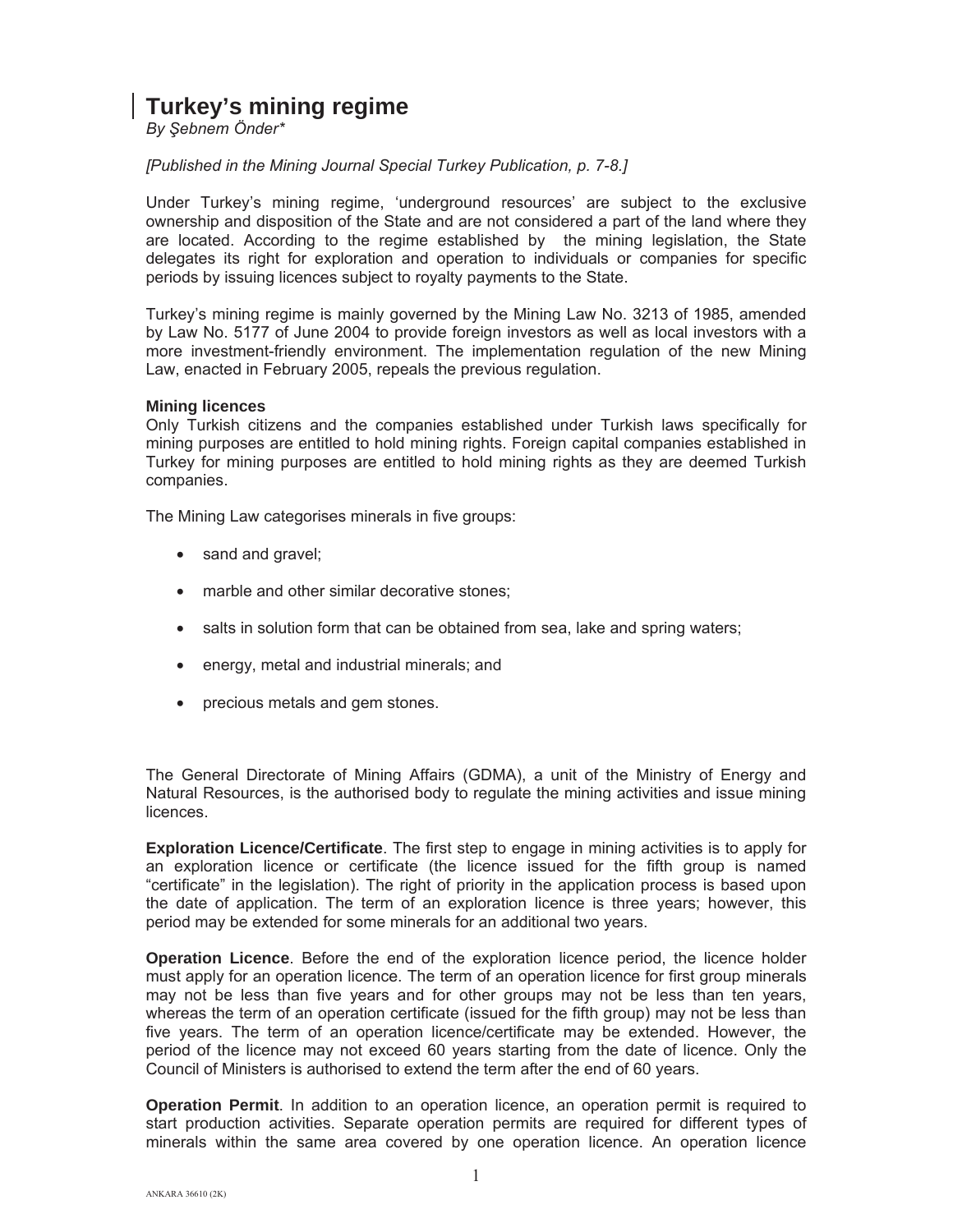covers the area in which the mining activities will be conducted and provides the legal right to use the licensed area whereas the operation permit gives the licence-holder the right to operate the mine. The duration of the operation permit is limited to the duration of the operation licence.

**Transfer of mining rights**A mining licence may be transferred to those qualified under the Mining Law and the transfer must be registered at the GDMA.

Parties may also execute a royalty agreement rather than transferring the licence. Under a royalty agreement, the holder of the mining licence grants the right of operation of the mine to the operator for a certain period in exchange for a royalty payment. However, such agreement does not result in the legal transfer of the mining licence. After the amendment made in 2005, registration of a royalty agreement at the mining registry is no longer possible. Accordingly, unlike the practice in the past, the royalty agreement shall operate to bind its parties contractually. Such a contract does not form a part of the official record at the GDMA. Accordingly, third parties can no longer rely on the assumption that royalty agreements would be a part of the official record. Upon termination, expiration or abandonment of a mineral licence, all assets will be transferred to the State; the licence area will be automatically opened to new activities and the licence will be tendered through public auction.

## **Exclusivity of Turkish courts**

Any matter related to the operation of mines is within the exclusive jurisdiction of the Turkish courts. Contractual obligations of the parties not related to the mining rights may be freely determined by the parties in accordance with the principle of freedom of contract.

## **Royalty**

The licence-holder must pay a royalty to the State for the extracted minerals. The royalty rate is determined by the value of the raw material at the extraction point. The rate is 4% for first and fifth group minerals, and 2% for other groups.

#### **Engineer for record**

The operation licence-holder must assign at least one mining engineer of minimum five years of experience as a technical supervisor to oversee the mine extraction activities. Companies employing at least 30 workers or companies employing at least 15 workers and operating an underground mine, are obliged to employ a permanent technical supervisor.

#### **Duties and security deposits**

In order to guarantee the license holder's obligations arising from the license and for services provided by the GDMA, the license holders are required to provide a security deposit and annual duty for each license. The amount is determined annually by the Ministry of Finance.

#### **Surface rights**

The ownership of mineral rights does not cover the ownership of the immovable properties where the mineral resources are located. Therefore, it is necessary to create a usufruct or easement right over the mineral exploration area in order to carry out any mining activities. Other legal options to utilise privately-owned lands are purchasing, leasing and, if no other option is available, having the land expropriated.

The legal options to use State-owned land are purchasing, leasing and establishing a usufruct right. Mining operations to be conducted on State-owned land are not subject to any payment for usage of such land. In this case, the royalty will be levied by an additional 30% of the royalty.

In order to simplify the permitting process, a regulation has been issued to govern the permitting process specifically for mining activities. Under this regulation, the GDMA, in